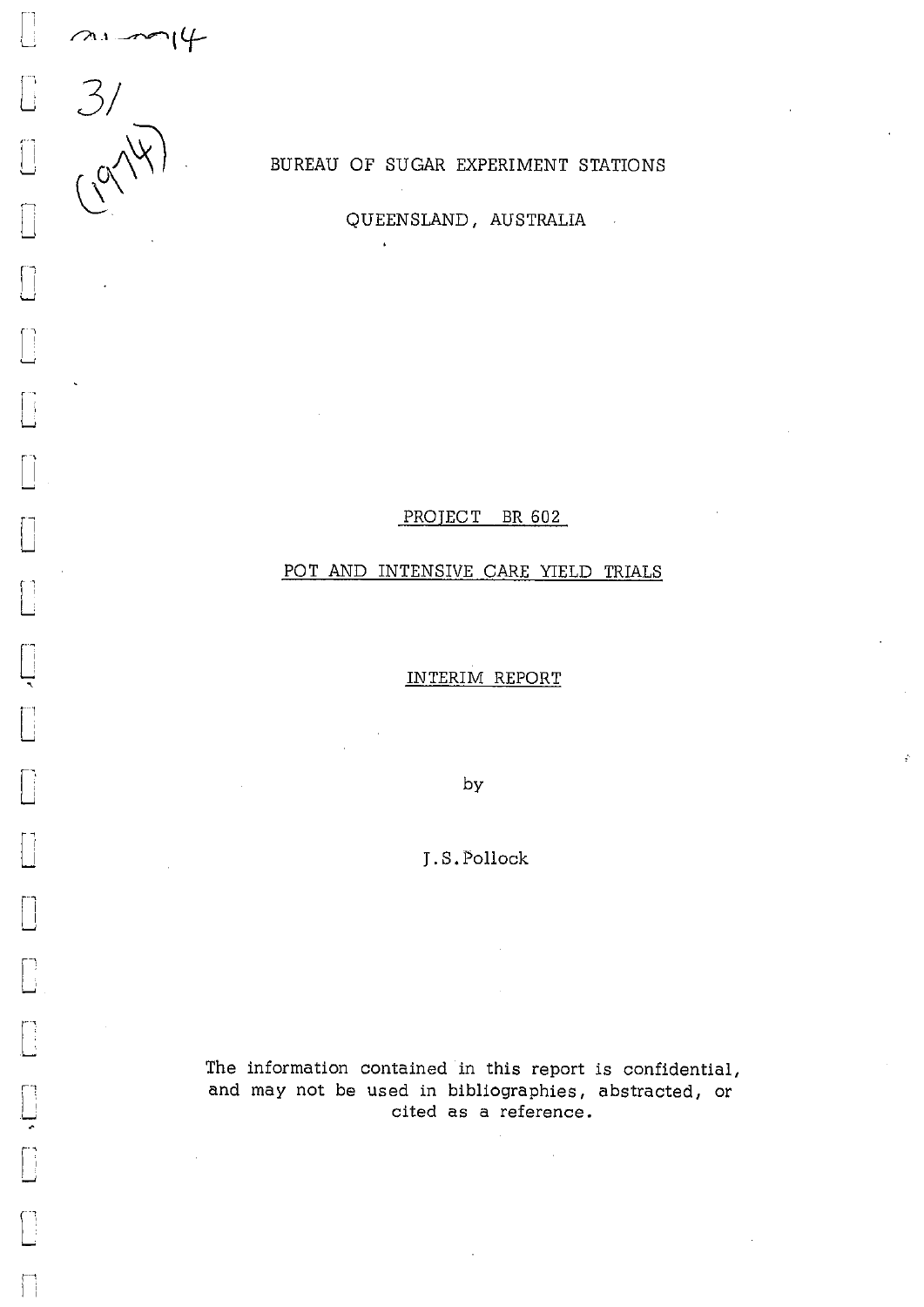# CONTENTS

Page.

1

 $\mathcal{I}$ 

|    | 1.1 | Varieties               | 1 |
|----|-----|-------------------------|---|
|    | 1.2 | Treatments              | ı |
|    | 1.3 | Measurements            | 1 |
|    |     |                         |   |
| 2. |     | RESULTS AND DISCUSSIONS | 2 |
|    | 2.1 | Tillering               | 2 |
|    | 2.2 | Harvest Characters      | 3 |
|    | 2.3 | Buffering Replicates    | 4 |
|    |     |                         |   |

1. MATERIALS AND METHODS

ii

 $\begin{bmatrix} 1 \\ 1 \\ 1 \end{bmatrix}$ 

 $\begin{bmatrix} 1 \\ 1 \\ 1 \end{bmatrix}$ 

 $\begin{bmatrix} 1 \\ 1 \end{bmatrix}$ 

 $\begin{bmatrix} 1 \\ 1 \end{bmatrix}$ 

 $\begin{bmatrix} 1 & 0 \\ 0 & 1 \end{bmatrix}$ 

 $\sqrt{\phantom{a}}$ 

 $\begin{bmatrix} \phantom{-} \\ \phantom{-} \end{bmatrix}$ 

 $\begin{bmatrix} 1 \\ 1 \\ 1 \end{bmatrix}$ 

 $\begin{bmatrix} 1 \\ 1 \end{bmatrix}$ 

 $\sqrt{2}$ 

 $\begin{bmatrix} 1 & 1 \\ 1 & 1 \end{bmatrix}$ 

 $\Box$ 

 $\begin{bmatrix} 1 \\ 1 \end{bmatrix}$ 

 $\begin{bmatrix} 1 \\ 1 \end{bmatrix}$ 

 $\begin{bmatrix} 1 & 1 \\ 1 & 1 \end{bmatrix}$ 

 $\begin{bmatrix} 1 \\ 1 \end{bmatrix}$ 

 $\begin{array}{c} \square \\ \square \end{array}$ 

 $\begin{bmatrix} 1 \\ 1 \end{bmatrix}$ 

2.4 Multiple Regression Analyses Farm Trials vs Pot Trials 6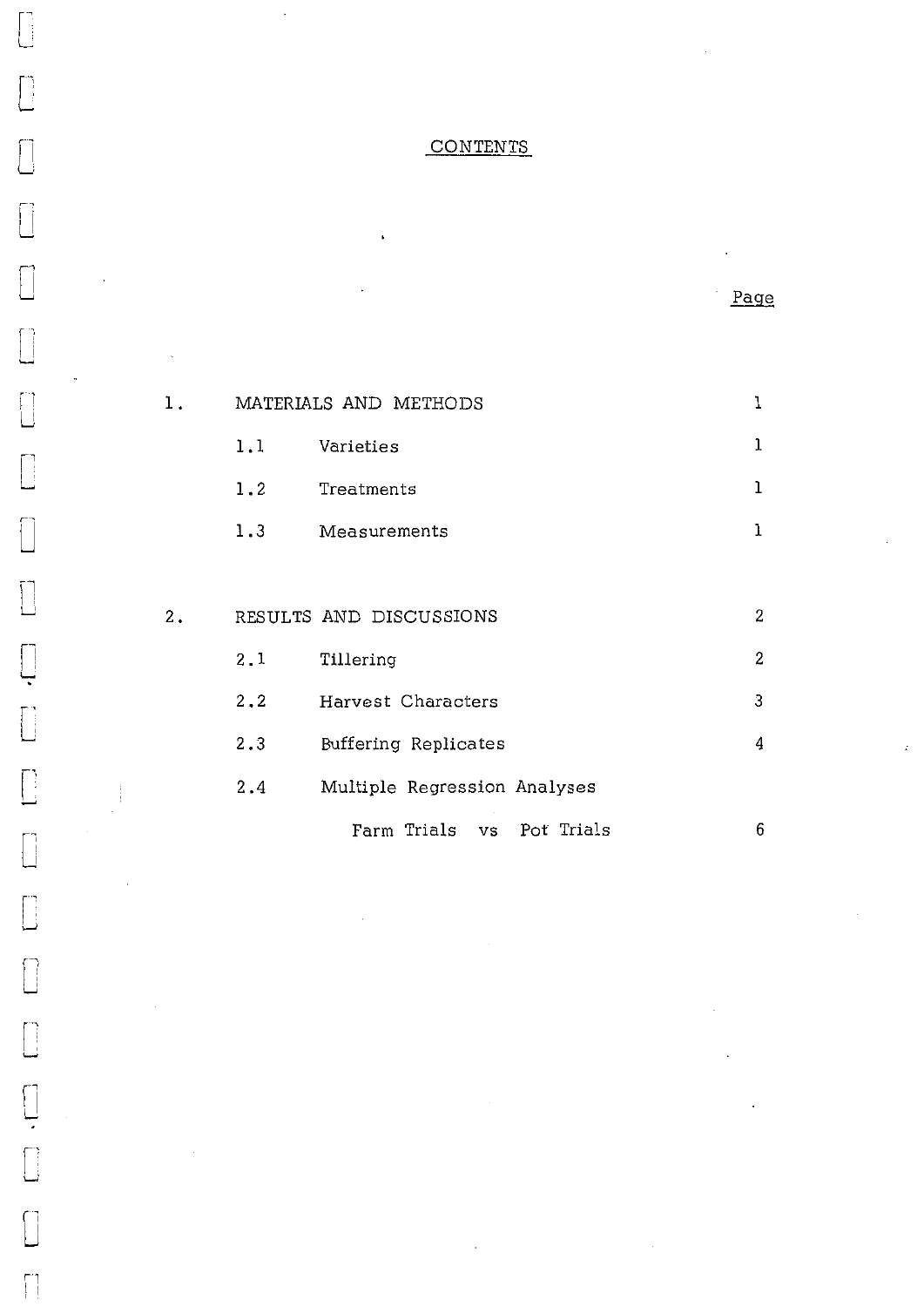#### PROJECT BR602

#### POT AND INTENSIVE CARE YIELD TRIALS

#### INTERIM REPORT

#### 1. MATERIALS AND METHODS

1.1 Varieties

Eighteen varieties from the 1974 RVT's were planted to the pot and intensive care trials. The plant source was the Kamma isolation plot.

1.2 Treatments

 $\Box$ 

L.

L

r U

Four pot trials were planted on 30th August at three fertilizer rates, low, medium, high, with two plant densities at the high fertilizer rate. Fertilizer rates were the same as those used in 1973-74. Each trial consisted of six replicates, with five replicates being buffered and the sixth forming part of that buffer. Pot spacing for the low, medium and high dense fertilizer rate trials was 61 cm x 27 cm and for the high fertilizer rate trial was 61 cm x 49 cm. Eight monthly fertilizer applications were made starting in September, 1974. All pots were allowed to tiller freely till mid-January, 1975 and then maintained at one stalk per pot.

The intensive care trial planted on 6th September had five replicates, three buffered and two forming part of that buffer. This trial was planted in normally opened drill furrows (145 cm apart), the plants being 60 cm apart within the furrow. Planting deep in the furrow provided an irrigation channel and precluded the necessity of later supporting the mature stools. In previous trials irrigation was provided by sprays.

Liquifert was applied one week after planting at the rate of 5 grams/plot. All plots were allowed to tiller freely.

## 1.3 Measurements

14th January and 20th March, 1975 and at harvest. Tiller counts in the land to a state of the state of the state of the state of the state of the state of the state of the state of the state of the state of the state of th Tiller counts were made in the intensive care trial on modium, high and high dense pot trials were made prior to detillering on 14th January and subsequently in the high and high dense trials on 12th February, 5th March, 2nd April and 18th April.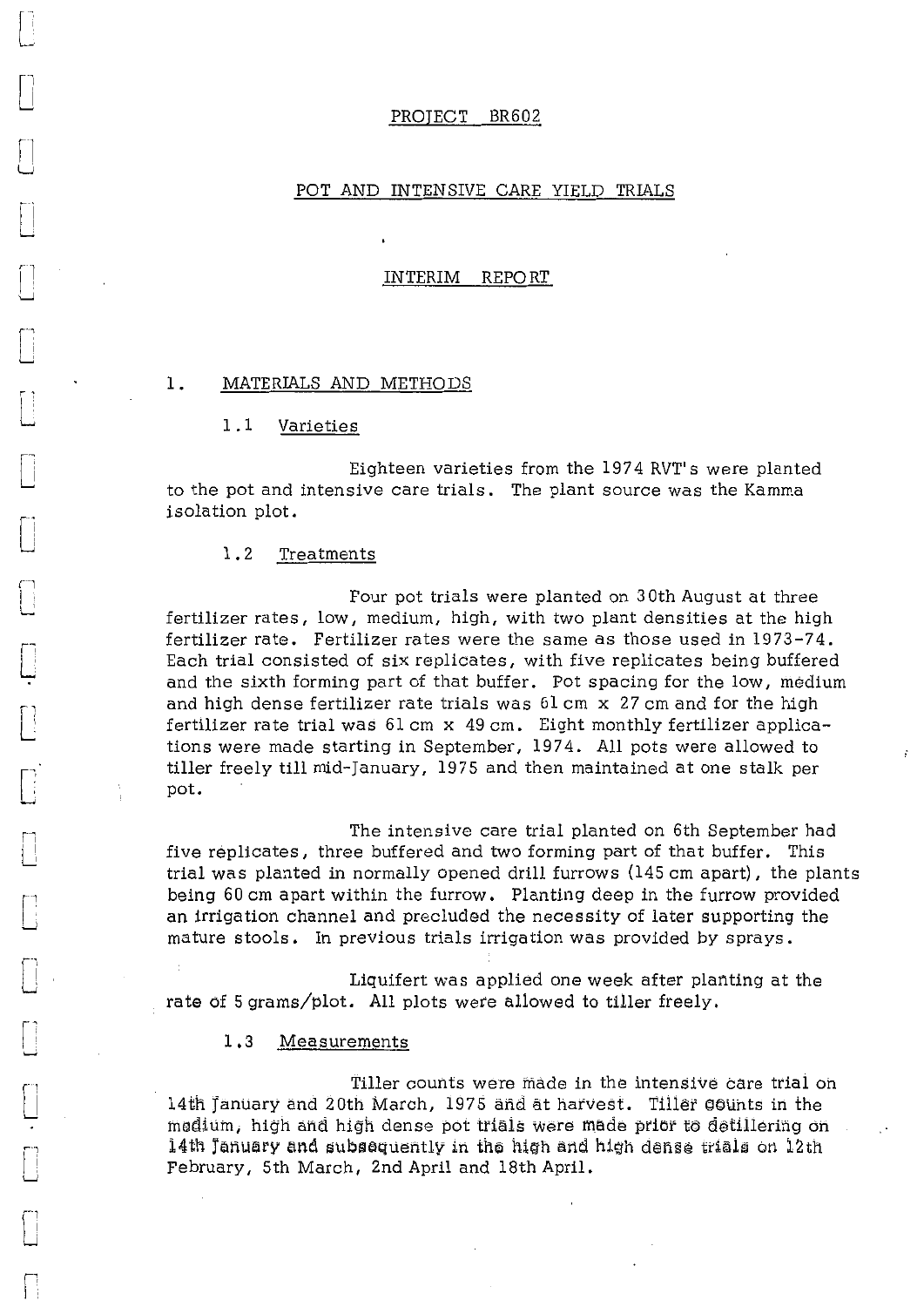The trials were harvested on 23rd and 24th June. In the pot trials, mid point hand refractometer Brixes were recorded prior to cutting, whilst the total above pot weight, the millable stalk weight and length, and the presence of arrows were recorded for the cut stalk.

In the intensive care trials, each stalk in a plot was sampled at the mid point for a composite hand refractometer Brix, and the stalk number was recorded. The millable cane weight was recorded using a set of clock face scales. The number of arrowed stalks was also noted.

C.C.S. determinations were made by bulking the stalks from all six replicates in the pot trials (excluding low), and bulking, over five replicates, one random stalk from each plot in the intensive care trials.

#### RESULTS AND DISCUSSIONS 2.

The trials will be represented as follows:  $L = low$ ,  $\mathbf{M}$  = medium,  $\mathbf{H}$  = high,  $\mathbf{H}$  = high dense, IC = intensive care.

2.1 Tillering

1

L.

 $\Box$ 

Correlations were calculated between the average stalk number per plot for farms and the various tiller counts in the yield trials.

| T. | able |  |
|----|------|--|
|    |      |  |

|                                                                                                                                                                                        |   | 14.1.75 |            |  |  |  |  |  | $ 12.2.75 5.3.75 20.3 2.4.75 18.4.75 23.6 $ Average |  |  |
|----------------------------------------------------------------------------------------------------------------------------------------------------------------------------------------|---|---------|------------|--|--|--|--|--|-----------------------------------------------------|--|--|
|                                                                                                                                                                                        | M |         | $H$   $HD$ |  |  |  |  |  | IC H $ HD H HDIC H HD H HD IC H HD IC$              |  |  |
| Farms Stalk   .64 $\mid$ .75 $\mid$ .63 $\mid$ .23 $\mid$ .52 $\mid$ .54 $\mid$ .66 $\mid$ .35 $\mid$ .46 $\mid$ .46 $\mid$ .55 $\mid$ .44 $\mid$ .38 $\mid$ .67 $\mid$ .62 $\mid$ .33 |   |         |            |  |  |  |  |  |                                                     |  |  |

Tillering and farm stalk numbers were reasonably correlated in the pot trials at all counting dates. The lower correlations for the intensive care results are similar to the trends in trials in previous years. The reliable prediction of stalk number from the intensive care trials is not as important as in pots, as yield is taken directly as the amount of cane produced, not as a weight per stalk times tiller number as could be done with pots. The average of all tiller counts was used to calculate an alternative cane and sugar yield in the high and high dense pot treatments (i.e. millable weight x tiller number and millable weight x Brix/100 x tiller number).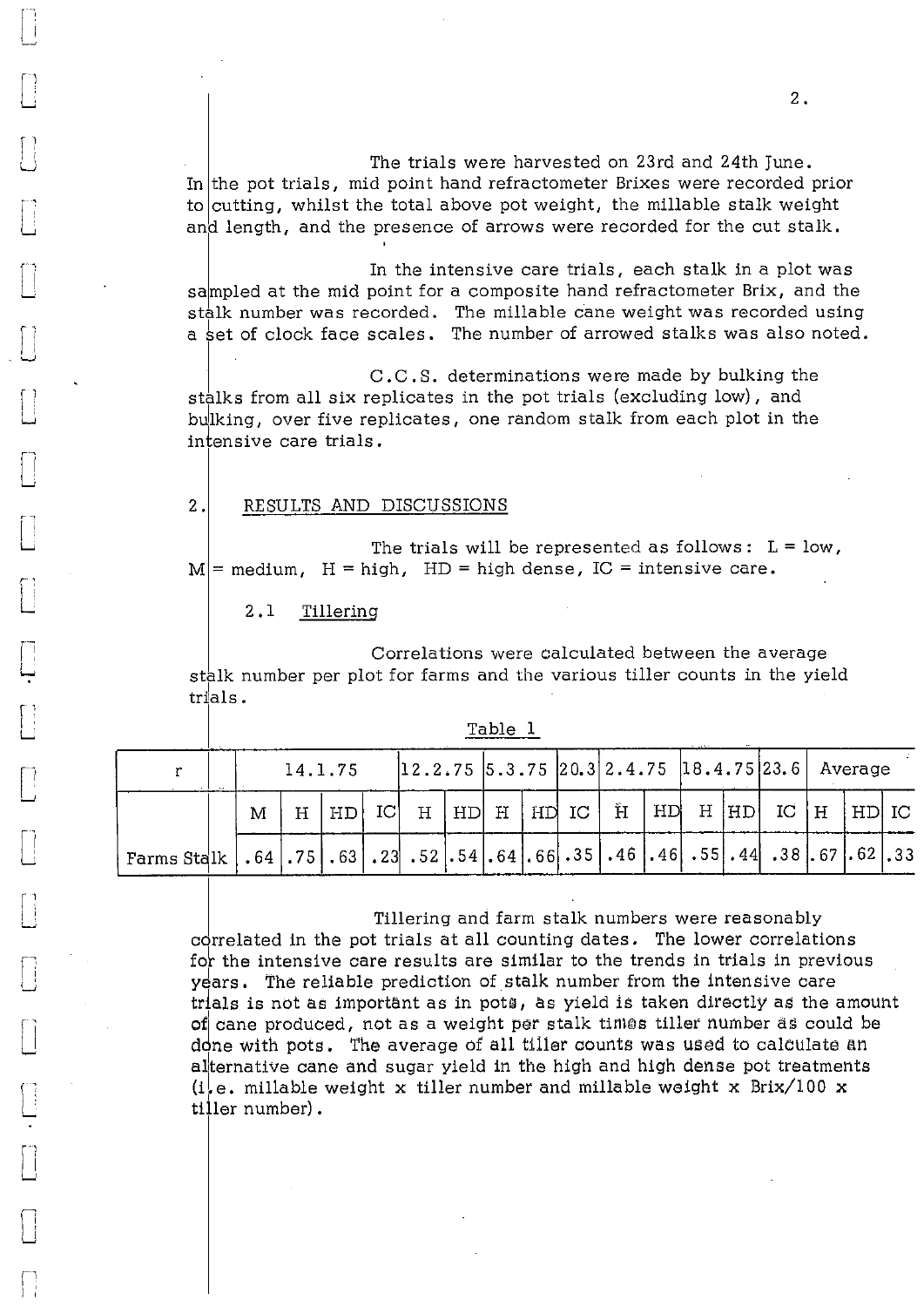## 2.2 Harvest Characters

Li

L

L.;

Various correlations for characters measured at harvest with farm trial characters are given in Table 2.

| r            | Ĩ,               | M   | Н                                         | HD               | IC  |
|--------------|------------------|-----|-------------------------------------------|------------------|-----|
| Farm         |                  |     | <b>Brix</b>                               |                  |     |
| C.C.S.       | $-.06$           | .42 | .71                                       | .50 <sub>1</sub> | .59 |
|              |                  | .26 | C.C.S.<br>.23                             | .43              | .70 |
| Farm         |                  |     | Millable weight                           |                  |     |
| T.C.P.H.     | .43              |     | .49   .40   .54                           |                  | .36 |
|              |                  |     | Mill. Wt. x Tiller No. (Av.)              |                  |     |
|              |                  |     | .54                                       | .56              |     |
| Farm         |                  |     | Mill. Wt. $x \text{ Brix}/100$            |                  |     |
| T.S.P.H.     | .51              |     | $\vert .56 \vert .50 \vert .64 \vert .40$ |                  |     |
|              |                  |     | Mill. Wt. x Brix/100 x Tiller No.         |                  |     |
|              |                  |     | .60                                       | .68              |     |
| Farm         | Weight per stalk |     |                                           |                  |     |
| Stalk Weight | .44              | .80 | .77                                       | .81              | .71 |

Table 2

Generally the correlations are similar to those in past trials. The  $\overline{Brix}/c.c.s.$  and  $c.c.s./c.c.s.$  correlations are positive and may reflect the attempts to reduce the level of maturity attained in the pot trials. The average farm c.c.s. was 13.30 whilst the averages for the pot trials were (M, 15.35; H, 14.56; HD, 15.09; IC, 13.76). The intensive care trial gave the highest correlation with farms for  $c.c.s.$  and had an average c.c.s. neatest the farm average. The other yield characters showed correlations of  $0.4 - 0.8$  again with a good correlation between field and pot/IC trials for weight per stalk and reasonably high correlations for sugar yield. The characters total weight and length of millable cane were neglected as it is considered that use of these will not improve the pot trial technique of yield evaluation.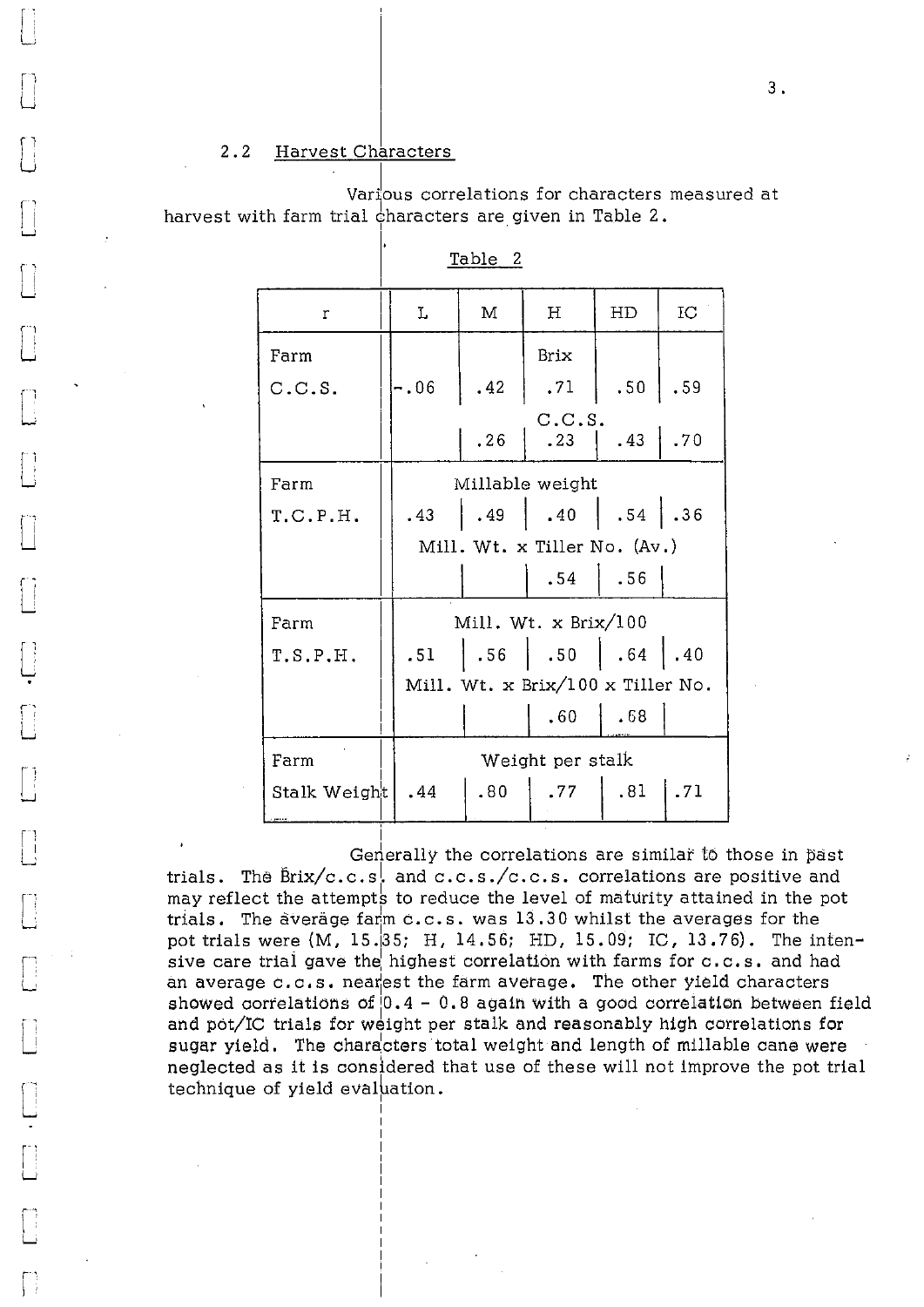### 2.3 Buffering Replicates

Li

r -

 $\vert \ \vert$  $\sqcup$ 

Li

U

 $\lceil$ 

Because of the time involved in preparing and maintaining pot trials, it would be beneficial if wasted buffering could be excluded. For example, the present trials (6 replicates  $x$  18 varieties = 108 pots) require 46-52 additional buffer pots depending on the pot spacing. It was thought that partly unbuffered replicates would be too variable and it was with this in mind that the replicate layout as described in section 1.2 was used. To determine the effects of replicates grown as buffers, analyses of variance for Brix and millable weight were computed for all trials as set out in Table 3.

| Source                       | d.f.            |
|------------------------------|-----------------|
| <b>Blocks</b>                | $(b-1)$         |
| (a) Buffers vs Remainder (A) | ı               |
| (B)<br>(b)<br>Remainder      | $(b-2)$         |
| Treatments                   | $(t-1)$         |
| Error                        | $(b-1)$ $(t-1)$ |
| (a) $(A)$ x Treatments       | $(t-1)$         |
| $(b)$ (B) x Treatments       | $(b-2)$ $(t-1)$ |
| Total                        | $(bt-1)$        |

| abr<br>⋍ |  |
|----------|--|
|          |  |

The results of these analyses are presented in Table 4.

Table 4

Brix

|                                           | Low                                  |                  | Medium                               |                     | High                                 |                    | High Dense                           |                             |
|-------------------------------------------|--------------------------------------|------------------|--------------------------------------|---------------------|--------------------------------------|--------------------|--------------------------------------|-----------------------------|
| Source                                    | M.S.S.                               | $\mathbf{F}$     | M.S.S.                               | F                   | M.S.S.                               | $\mathbf{F}% _{0}$ | M.S.S.                               | F                           |
| А<br>$\sf B$<br>A x T<br>B x T            | 1.7216<br>4.0682<br>0.5483<br>0.4482 | 3.14<br>$9.08**$ | 6.7926<br>1.2530<br>0.8920<br>0.2442 | $7.62*$<br>$5.13**$ | 2.2061<br>0.9160<br>0.2998<br>0.4009 | $5.50*$<br>$3.39*$ | 17.746<br>6.4772<br>0.4006<br>0.5723 | $[44.30**]$<br>$[11, 32**]$ |
| S.E./plot<br>S.E./plot(A)<br>S.E./plot(B) | 0.69<br>0.74<br>0.67                 |                  | 0.62<br>0.94<br>0.49                 |                     | 0.55<br>0.63<br>0.52                 |                    |                                      | 0.74<br>0.63<br>0.76        |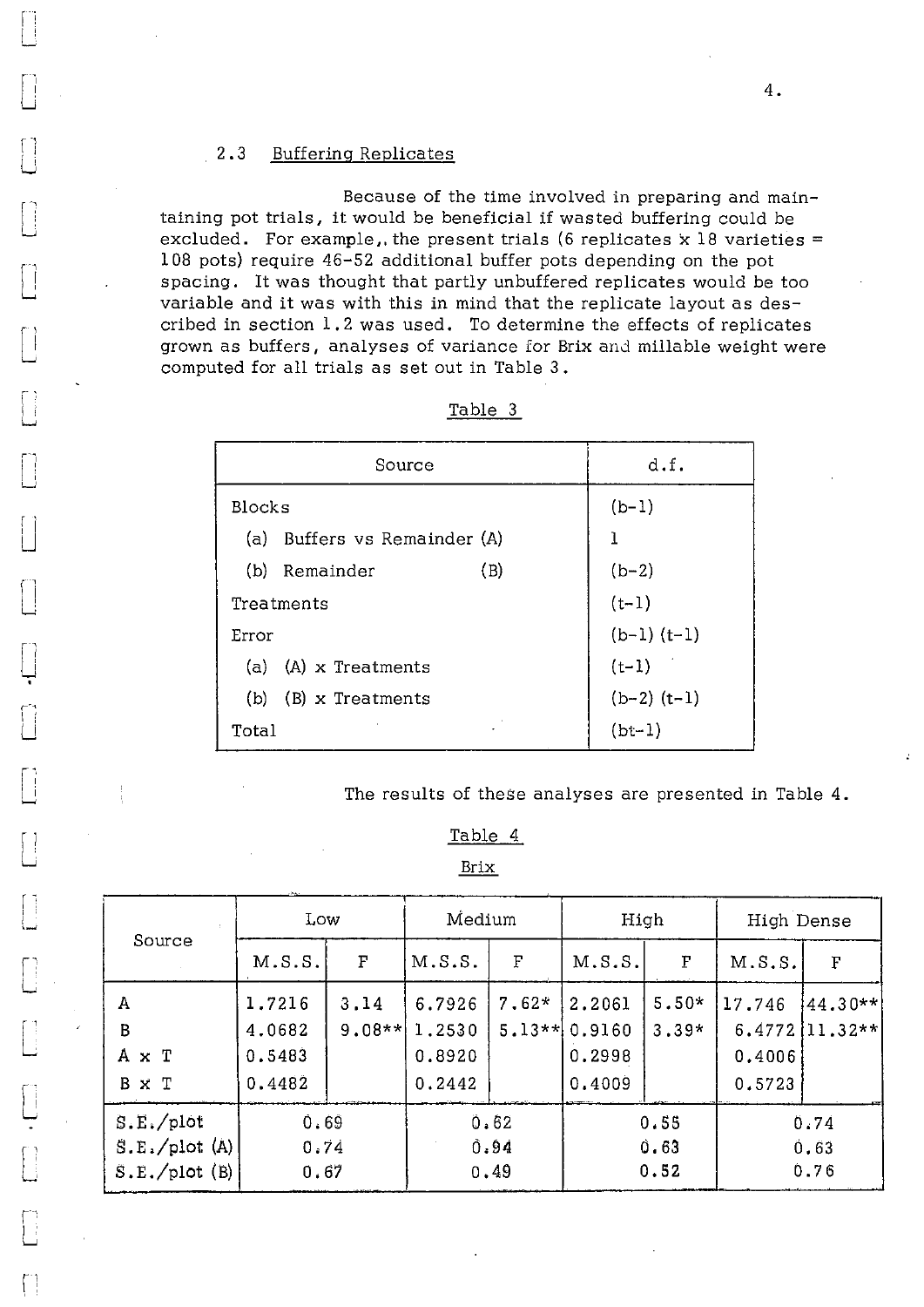Millable Weight

|               |        | Low         | Medium |             | High   |           | High Dense |                           |  |
|---------------|--------|-------------|--------|-------------|--------|-----------|------------|---------------------------|--|
| Source        | M.S.S. | $\mathbf F$ | M.S.S. | $\mathbf F$ | M.S.S. | F         | M.S.S.     | $\boldsymbol{\mathrm{F}}$ |  |
| Α             | 17497  | $25.40**$   | 9276   | 0.99        | 607090 | $17.09**$ | 322670     | 7.15*                     |  |
| B             | 9519   | $11.28**$   | 8139   | 0.90        | 205700 | $7.07**$  | 332000     | $9.11**$                  |  |
| A x T         | 689    |             | 9338   |             | 35531  |           | 45144      |                           |  |
| B x T         | 844    |             | 9070   |             | 29084  |           | 36439      |                           |  |
| S.E./plot     | 29     |             | 97     |             | 175    |           | 197        |                           |  |
| S.E./plot (A) | 26     |             | 97     |             | 188    |           | 212        |                           |  |
| S.E./plot(B)  |        | 29          |        | 95          |        | 171       |            | 191                       |  |

 $\begin{bmatrix} 1 \\ 2 \end{bmatrix}$ 

 $\begin{bmatrix} 1 \\ 2 \end{bmatrix}$ 

 $\begin{bmatrix} 1 \\ 1 \end{bmatrix}$ 

 $\begin{bmatrix} 1 \\ 1 \end{bmatrix}$ 

 $\begin{bmatrix} 1 \\ 1 \end{bmatrix}$ 

 $\begin{bmatrix} 1 \\ 1 \end{bmatrix}$ 

 $\begin{array}{c} \square \cdot \square \end{array}$ 

 $\begin{bmatrix} 1 \\ 2 \end{bmatrix}$ 

 $\begin{bmatrix} 1 \\ 1 \end{bmatrix}$ 

 $\begin{bmatrix} 1 \\ 1 \end{bmatrix}$ 

 $\bigcap$ 

## Intensive Care

|                  | Brix   |          | Millable weight |      |  |
|------------------|--------|----------|-----------------|------|--|
| Source           | M.S.S. | F        | M.S.S.          | F    |  |
| ABC vs DE (A)    | 0.3227 | 0.28     | 15.167          | 0.60 |  |
| (B)<br>ABC       | 5.2156 | $8.11**$ | 15.098          | 1.50 |  |
| (C)<br>DE        | 0.0400 | 0.02     | 0.380           | 0.02 |  |
| A x T            | 1.1487 |          | 25.186          |      |  |
| B x T            | 0.6430 |          | 10.086          |      |  |
| C x T            | 1.9176 |          | 19.150          |      |  |
| S.E./plot        | 1.04   |          | 4.02            |      |  |
| S.E./plot<br>(A) | 1.07   |          | 5.02            |      |  |
| S.E./plot<br>(B) | 0.80   |          | 3.18            |      |  |
| (C)<br>S.E./plot | 1.38   |          | 4.38            |      |  |

The correlations between the buffer replicates and the remaining replicates were calculated as were correlations between a random pair (A) and the remaining three (B) completely buffered replicates.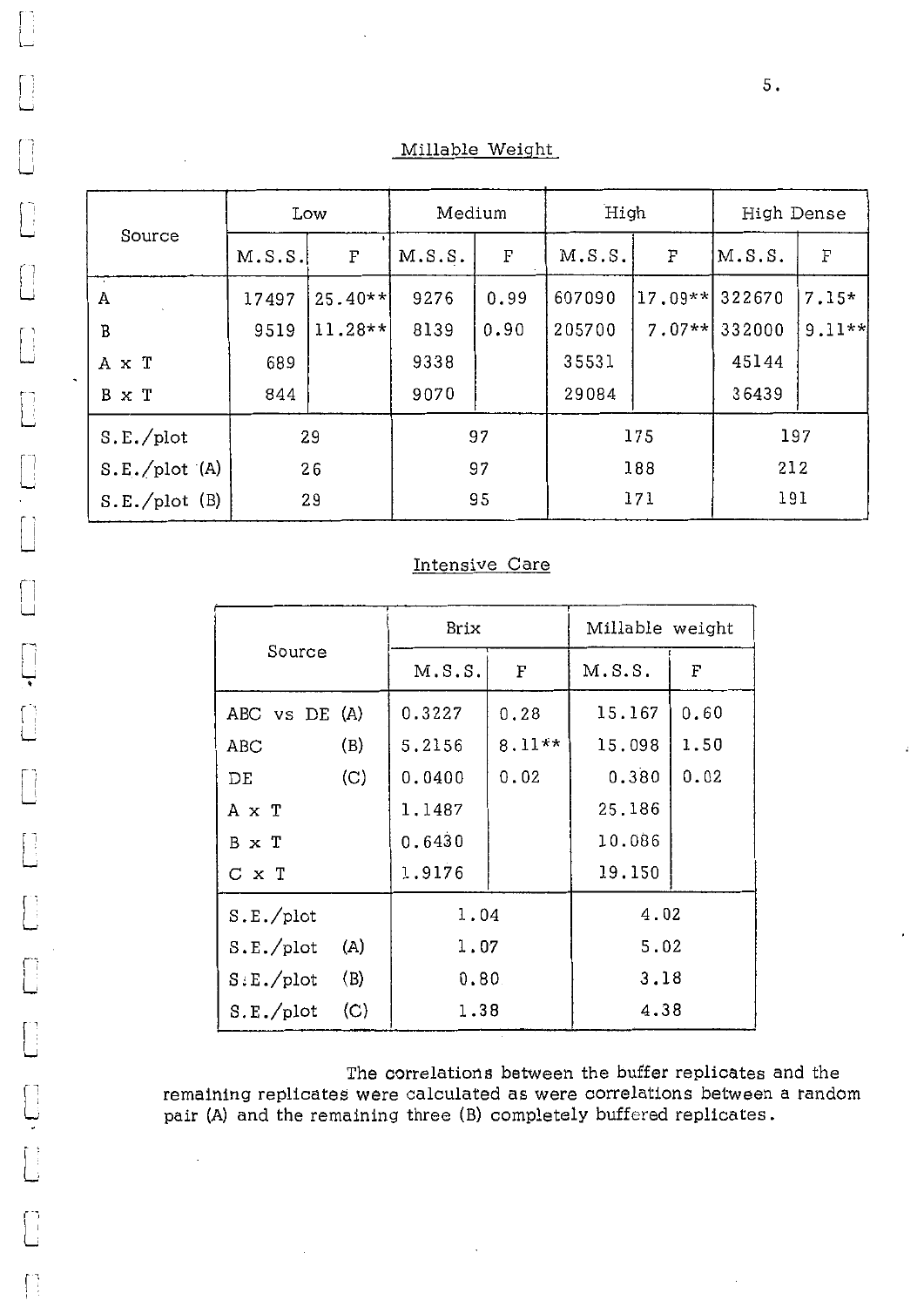| Buffer vs Remainder | M | H | HD | $\overline{\mathbf{C}}$ | $(A)$ vs $(B)$                          |                            | M                       | H | HD. |
|---------------------|---|---|----|-------------------------|-----------------------------------------|----------------------------|-------------------------|---|-----|
| Brix                |   |   |    |                         | $^!$ .73   .83   .86   .83   .70   Brix |                            | $.74$ $.86$ $.72$ $.88$ |   |     |
| Millable Weight     |   |   |    |                         | .52 .46 .75 .77 .52 Millable Weight     | $ .69$ $ .93$ $ .96$ $.90$ |                         |   |     |

r

ţ.

I ;

For Brix, there was a significant difference between the buffer replicate and other replicates in all except the low pot treatments but this was accompanied by significant differences within the other replicates in all pot treatments. Additionally, the standard errors per plot, calculated from the combined and partitioned error mean squares, do not show greater variation between the buffer and remaining replicates than within the remaining replicates, except perhaps in the medium treatment. If this was so, I would have expected a lower buffer vs remainder correlation for the medium treatment and this did not occur. The correlations within the buffered replicates and between the buffering and buffered replicates were very similar for Brix.

Millable weight showed a similar trend in that significant differences occurred both between buffer replicates and the remainder, and between the remaining replicates for all except the medium trial, in this case. Comparison of the different standard errors showed little difference in variation between the different replicate groups, although the correlations between buffered and buffering replicates are not as high as between the buffered replicates.

The intensive care analyses are interesting in that significant differences only occurred for Brix between the remaining (buffered) replicates. I had anticipated that the edge effect would have had a greater influence in this intensive care trial than in the pot trials, but in fact the differences between the buffering replicates  $(D-E)$  appears to be less than that between the other replicates (A-B-C).

The standard error figures show little difference in variation between the different replicate groups, although the correlations suggest, at least for millable weight, that the buffering replicates ranked varieties differently to the buffered replicates. Generally it would appear that complete replicates could be used to buffer both pot and intensive care trials.

## 2.4 Multiple Regression Analyses. Farm Trials vs Pot Trials.

Multiple regression analyses were computed on data from the 1973 and 1974, 1975 pot and intensive care yield trials and their corresponding farm trials. The aim of those analyses was to choose two

6.